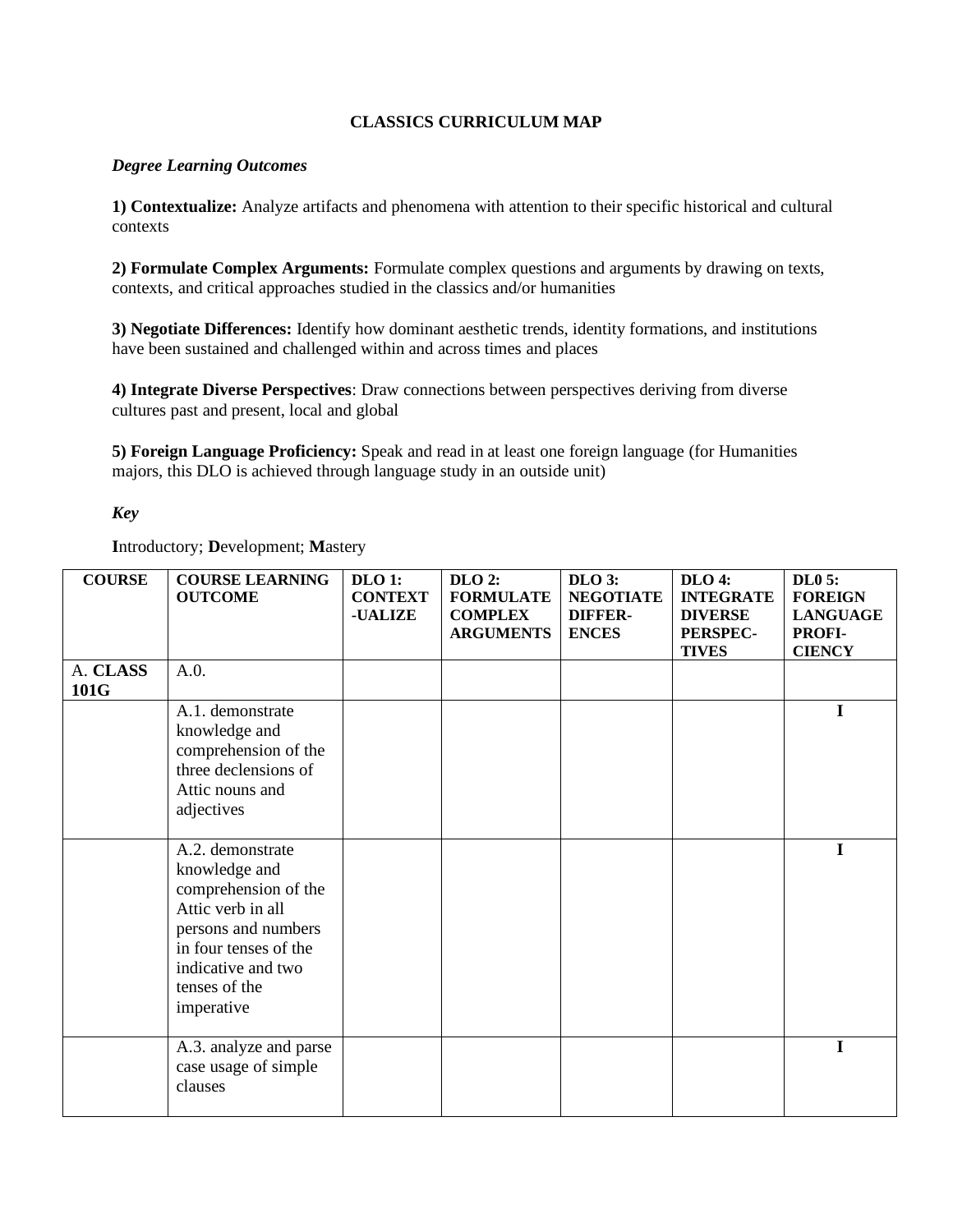|                         | A.4. decode simple<br>Greek sentences by                                                                                                                                 |  |  | I           |
|-------------------------|--------------------------------------------------------------------------------------------------------------------------------------------------------------------------|--|--|-------------|
|                         | application of the                                                                                                                                                       |  |  |             |
|                         | strategies that will be                                                                                                                                                  |  |  |             |
|                         | modeled for you                                                                                                                                                          |  |  |             |
| <b>B. CLASS</b><br>101L | B.0.                                                                                                                                                                     |  |  |             |
|                         | B.1. demonstrate<br>knowledge and<br>comprehension of the<br>declensions of<br>Latin nouns and<br>adjectives                                                             |  |  | $\mathbf I$ |
|                         | B.2. demonstrate<br>knowledge and<br>comprehension of<br>verb conjugations<br>in all persons and<br>numbers in four tenses<br>of the indicative and<br>of the imperative |  |  | I           |
|                         | B.3. analyze and parse<br>case usage of simple<br>clauses                                                                                                                |  |  | $\mathbf I$ |
|                         | B.4. decode simple<br>Latin sentences by<br>application of the<br>strategies that will be<br>modeled for you                                                             |  |  | $\mathbf I$ |
| <b>C. CLASS</b><br>120  | C.0.                                                                                                                                                                     |  |  |             |
|                         | C.1. demonstrate<br>knowledge of the most<br>essential word-forms<br>from ancient Greek<br>and Latin                                                                     |  |  | I           |
|                         | C.2. demonstrate<br>knowledge of<br>hundreds of English<br>words derived from<br>these ancient Greek<br>and Latin word-forms                                             |  |  | $\mathbf I$ |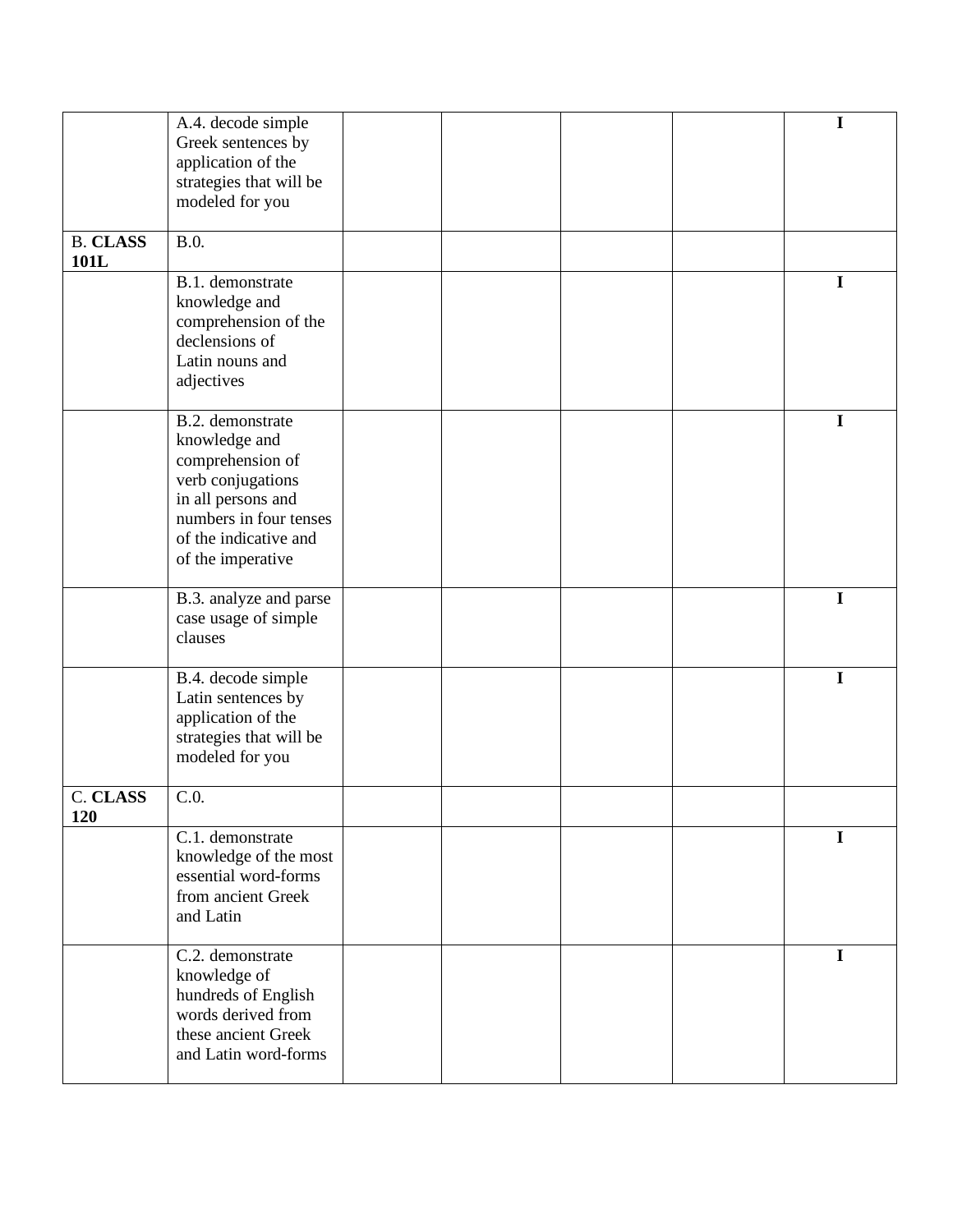|                  | C.3. demonstrate<br>knowledge of the<br>conceptual processes<br>through which these<br>word-forms were<br>utilized to construct<br>the English words<br>built from them.             | $\mathbf I$ |             |             |             | $\mathbf I$ |
|------------------|--------------------------------------------------------------------------------------------------------------------------------------------------------------------------------------|-------------|-------------|-------------|-------------|-------------|
| D. CLASS<br>140  | D.0.                                                                                                                                                                                 |             |             |             |             |             |
|                  | D.1. demonstrate<br>knowledge of<br>significant people,<br>characters, events,<br>ideas, monuments, and<br>institutions of ancient<br>Greece and Rome                                | I, D        |             | $\mathbf I$ | $\mathbf I$ |             |
|                  | D.2. analyze the<br>greatest works of art,<br>architecture, and<br>literature of antiquity<br>by looking at and<br>reading primary<br>sources                                        | I, D        | $\mathbf I$ | I, D        | I, D        |             |
|                  | D.3. ascertain<br>connections between<br>these people,<br>characters, events,<br>ideas, monuments,<br>institutions, and art<br>works and their<br>counterparts in our<br>own society | I, D        | $\mathbf I$ | I, D        | I, D        |             |
|                  | D.4. demonstrate<br>knowledge of the<br>Greek alphabet                                                                                                                               |             |             |             |             | $\mathbf I$ |
| E. CLASS<br>202G | E.0.                                                                                                                                                                                 |             |             |             |             |             |
|                  | E.1. demonstrate full<br>knowledge of all noun<br>nouns, adjectives, and<br>verbs forms                                                                                              |             |             |             |             | D, M        |
|                  | E.2. demonstrate<br>mastery                                                                                                                                                          |             |             |             |             | D, M        |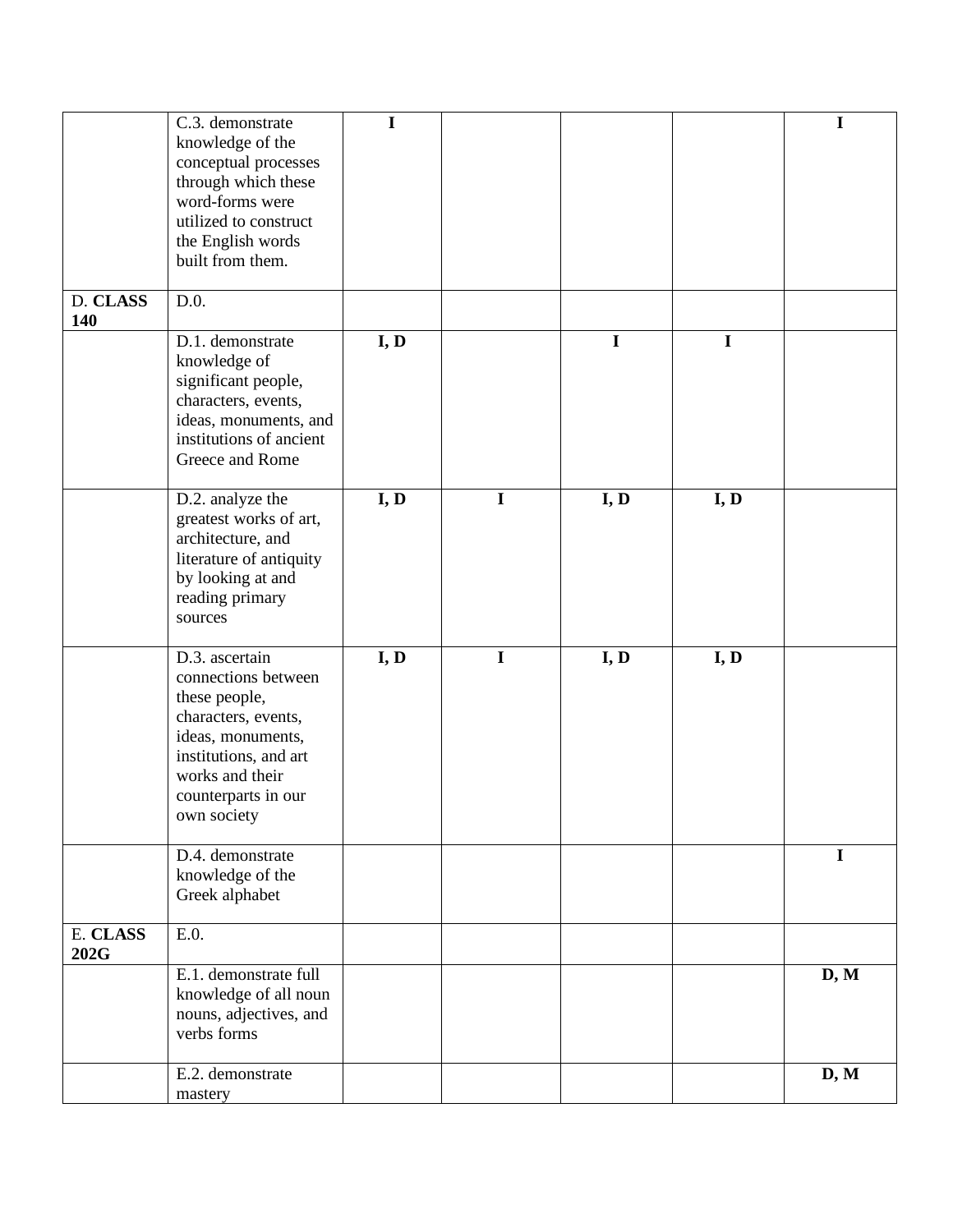|          | comprehension of       |              |             |  |      |
|----------|------------------------|--------------|-------------|--|------|
|          | complex noun-          |              |             |  |      |
|          | adjective agreement    |              |             |  |      |
|          |                        |              |             |  |      |
|          | E.3. analyze and parse |              |             |  | D    |
|          | verb forms in          |              |             |  |      |
|          | subordinate clauses    |              |             |  |      |
|          |                        |              |             |  |      |
|          | E.4. apply strategies  |              |             |  | D    |
|          | for decoding Latin     |              |             |  |      |
|          |                        |              |             |  |      |
|          | complex sentence       |              |             |  |      |
|          |                        |              |             |  |      |
| F. CLASS | F.0.                   |              |             |  |      |
| 202L     |                        |              |             |  |      |
|          | F.1. demonstrate full  |              |             |  | D, M |
|          | knowledge of all noun  |              |             |  |      |
|          | nouns, adjectives, and |              |             |  |      |
|          | verbs forms            |              |             |  |      |
|          |                        |              |             |  |      |
|          | F.2. demonstrate       |              |             |  | D, M |
|          | mastery                |              |             |  |      |
|          |                        |              |             |  |      |
|          | comprehension of       |              |             |  |      |
|          | complex noun-          |              |             |  |      |
|          | adjective agreement    |              |             |  |      |
|          |                        |              |             |  |      |
|          | F.3. analyze and parse |              |             |  | D    |
|          | verb forms in          |              |             |  |      |
|          | subordinate clauses    |              |             |  |      |
|          |                        |              |             |  |      |
|          | F.4. apply strategies  |              |             |  | D    |
|          | for decoding Latin     |              |             |  |      |
|          | complex sentence       |              |             |  |      |
|          |                        |              |             |  |      |
| G. CLASS | G.0.                   |              |             |  |      |
| 303G     |                        |              |             |  |      |
|          |                        |              |             |  |      |
|          | G.1. translate fluidly |              |             |  | D, M |
|          | authentic un-adapted   |              |             |  |      |
|          | Ionian prose both in   |              |             |  |      |
|          | oral recitation and in |              |             |  |      |
|          | written examination    |              |             |  |      |
|          |                        |              |             |  |      |
|          | G.2. parse forms       |              |             |  | D, M |
|          | orally and in written  |              |             |  |      |
|          | format                 |              |             |  |      |
|          |                        |              |             |  |      |
|          | G.3. compose an        | $\mathbf{D}$ | $\mathbf D$ |  | D, M |
|          | exegetical essay on    |              |             |  |      |
|          |                        |              |             |  |      |
|          | a Greek-language       |              |             |  |      |
|          | passage                |              |             |  |      |
|          |                        |              |             |  |      |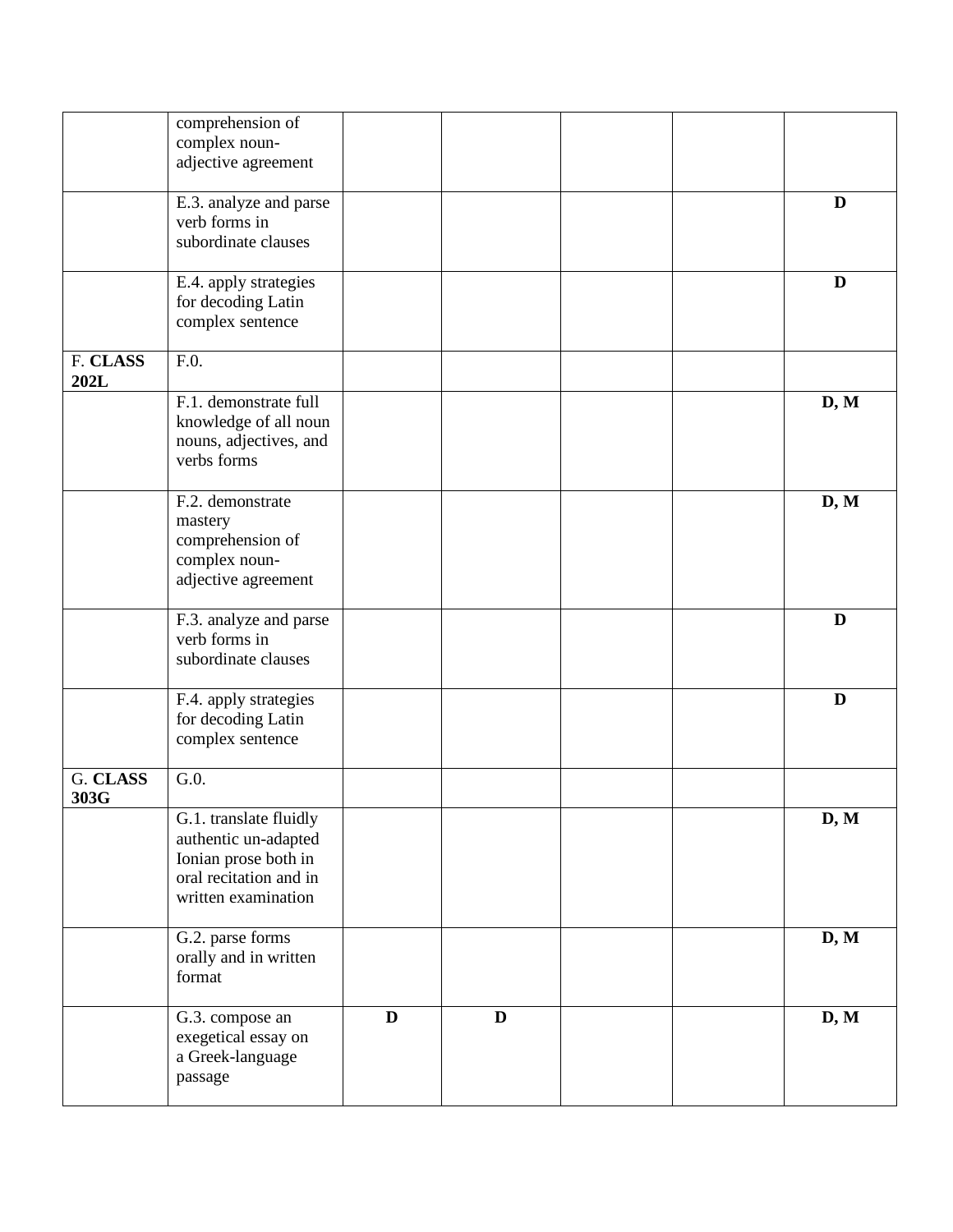| H. CLASS                | H.0.                                                                                                                       |              |              |      |      |      |
|-------------------------|----------------------------------------------------------------------------------------------------------------------------|--------------|--------------|------|------|------|
| 303L                    | H.1. translate fluidly<br>authentic un-adapted                                                                             |              |              |      |      | D, M |
|                         | Latin prose<br>H.2. parse forms<br>orally and in written<br>format                                                         |              |              |      |      | D, M |
|                         | H.3. analyze elements<br>of prose style                                                                                    | $\mathbf{D}$ | $\mathbf{D}$ |      |      | D, M |
| I. CLASS<br>304 G       | I.0.                                                                                                                       |              |              |      |      |      |
|                         | I.1. read Homeric<br>Greek with facility<br>and ease of translation                                                        |              |              |      |      | D, M |
|                         | I.2. analyze Homeric<br>Greek with attention<br>to rhythmic subtlety<br>and the<br>interconnection of<br>music and "truth" | D, M         | D, M         |      |      | D, M |
|                         | I.3. interpret Homer's<br>poetry with<br>critical acumen                                                                   | D, M         | D, M         |      |      | D, M |
|                         | I.4. engage with the<br>finer points of the<br>"Homeric Question"                                                          | D, M         | D, M         | D, M | D, M | D, M |
| <b>J. CLASS</b><br>304L | J.0.                                                                                                                       |              |              |      |      |      |
|                         | J.1. translate passages<br>of Latin texts into<br>readable English                                                         |              |              |      |      | D, M |
|                         | J.2. analyze passages<br>of iambic senarii with<br>appropriate metrical<br>annotation                                      | D, M         |              |      |      | D, M |
|                         | J.3. compose short<br>passages of iambic<br>senarii in correct<br>metrical and<br>grammatical form                         |              |              |      |      | D, M |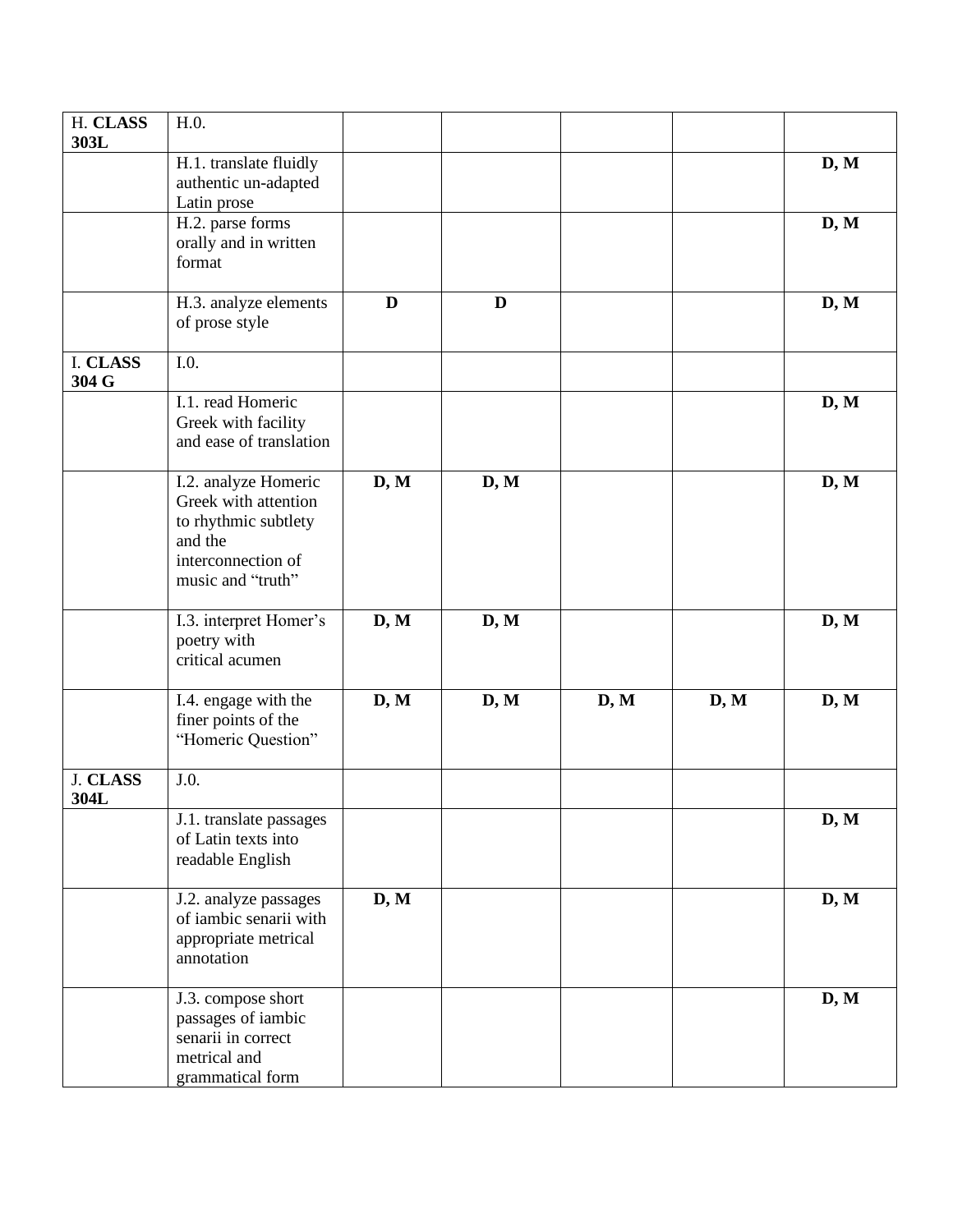|                 | J.4. comment on<br>significant similarities<br>and differences<br>between Latin texts                                                                                                 | D, M        | D, M         | D, M         | D, M         | D, M |
|-----------------|---------------------------------------------------------------------------------------------------------------------------------------------------------------------------------------|-------------|--------------|--------------|--------------|------|
| K. CLASS<br>310 | K.0.                                                                                                                                                                                  |             |              |              |              |      |
|                 | K.1. demonstrate<br>advanced knowledge<br>of the most significant<br>people, characters,<br>events, ideas,<br>monuments, and<br>institutions of ancient<br>Greece and Rome            | D, M        |              | D, M         | D, M         |      |
|                 | K.2. produce nuanced<br>analyses of the<br>greatest works of art,<br>architecture, and<br>literature of antiquity                                                                     | $\mathbf M$ | $\mathbf M$  |              |              |      |
|                 | K.3. articulate<br>connections between<br>these people,<br>characters, events,<br>ideas, monuments,<br>institutions, and art<br>works and their<br>counterparts in our<br>own society | D, M        | D, M         | D, M         | D, M         |      |
| L. CLASS<br>320 | L.0.                                                                                                                                                                                  |             |              |              |              |      |
|                 | L.1. articulate key<br>features of texts,<br>including author,<br>historical context, and<br>stylistic elements                                                                       | D, M        |              |              | D, M         |      |
|                 | L.2. compare and<br>contrast texts with<br>regard for thematic<br>and stylistic features,<br>and for allusion to<br>other texts                                                       | D, M        | D, M         | D, M         | D, M         |      |
|                 | L.3. combine diverse<br>observations about a                                                                                                                                          | $\mathbf M$ | $\mathbf{M}$ | $\mathbf{M}$ | $\mathbf{M}$ |      |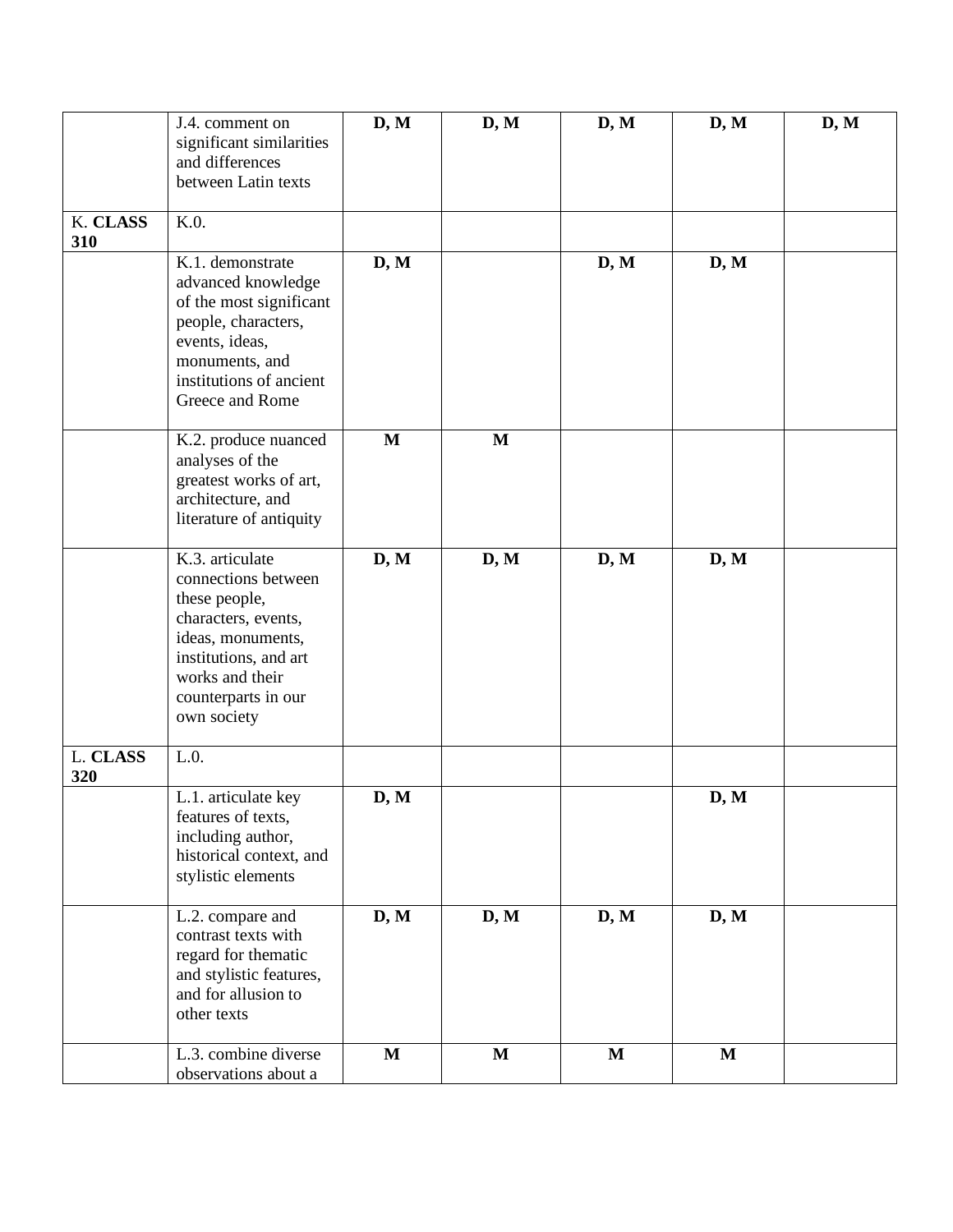|          | single passage or text   |                                    |              |             |             |  |
|----------|--------------------------|------------------------------------|--------------|-------------|-------------|--|
|          | to create a complex,     |                                    |              |             |             |  |
|          | multifaceted             |                                    |              |             |             |  |
|          | interpretation           |                                    |              |             |             |  |
|          |                          |                                    |              |             |             |  |
| M. CLASS | M.0.                     |                                    |              |             |             |  |
| 330      |                          |                                    |              |             |             |  |
|          | M.1. demonstrate a       | D, M                               |              |             |             |  |
|          | foundational             |                                    |              |             |             |  |
|          | knowledge of ancient     |                                    |              |             |             |  |
|          | drama and its context    |                                    |              |             |             |  |
|          |                          |                                    |              |             |             |  |
|          | M.2. produce different   | $\overline{\mathbf{D},\mathbf{M}}$ | D, M         | D, M        | D, M        |  |
|          | interpretations of       |                                    |              |             |             |  |
|          | literature by drawing    |                                    |              |             |             |  |
|          | on a variety of          |                                    |              |             |             |  |
|          | analytical methods       |                                    |              |             |             |  |
|          |                          |                                    |              |             |             |  |
|          | M.3. perform close       | $\mathbf{M}$                       | $\mathbf{M}$ |             |             |  |
|          | textual analysis that    |                                    |              |             |             |  |
|          | raises and addresses     |                                    |              |             |             |  |
|          | complex questions        |                                    |              |             |             |  |
| N. CLASS | N.0.                     |                                    |              |             |             |  |
| 340      |                          |                                    |              |             |             |  |
|          | $N.1$ .                  | D, M                               |              | D, M        | D, M        |  |
|          | identify the various     |                                    |              |             |             |  |
|          | qualities, values and    |                                    |              |             |             |  |
|          | characteristics          |                                    |              |             |             |  |
|          | that define the          |                                    |              |             |             |  |
|          | three great phases of    |                                    |              |             |             |  |
|          | classical Western        |                                    |              |             |             |  |
|          | civilization             |                                    |              |             |             |  |
|          |                          |                                    |              |             |             |  |
|          | N.2. compare and         | D, M                               | D            | D, M        | D, M        |  |
|          | contrast characteristics |                                    |              |             |             |  |
|          | of literature, arts, and |                                    |              |             |             |  |
|          | culture across the       |                                    |              |             |             |  |
|          | three great phases of    |                                    |              |             |             |  |
|          | Western civilization     |                                    |              |             |             |  |
|          |                          |                                    |              |             |             |  |
|          | N.3. analyze closely     | $\mathbf{M}$                       | $\mathbf{M}$ | $\mathbf M$ | $\mathbf M$ |  |
|          | elements of texts,       |                                    |              |             |             |  |
|          | places, objects, ideas,  |                                    |              |             |             |  |
|          | and/or peoples           |                                    |              |             |             |  |
|          | presented in the         |                                    |              |             |             |  |
|          | curriculum with          |                                    |              |             |             |  |
|          | nuanced attention to     |                                    |              |             |             |  |
|          | major questions in the   |                                    |              |             |             |  |
|          | field                    |                                    |              |             |             |  |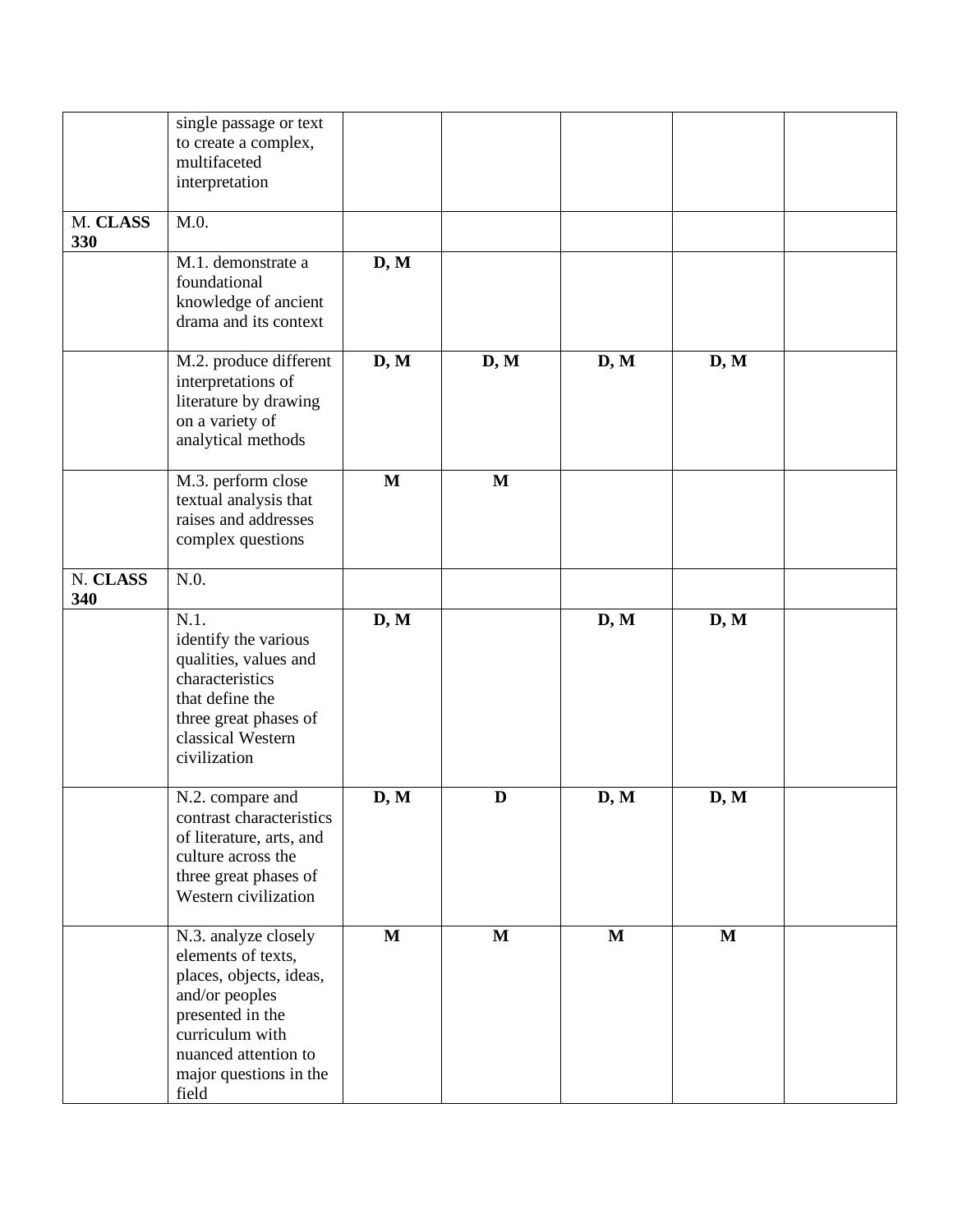| O. CLASS<br>350 | O.0.                                                                                                                                                                                        |              |              |      |      |  |
|-----------------|---------------------------------------------------------------------------------------------------------------------------------------------------------------------------------------------|--------------|--------------|------|------|--|
|                 | O.1. demonstrate<br>comprehension of the<br>content of cinema<br>and literary passages                                                                                                      | D, M         | D            |      |      |  |
|                 | O.2. demonstrate<br>facility to bring<br>cinematic and literary<br>texts to life through<br>critical discussion                                                                             | D, M         | D, M         | D, M | D, M |  |
|                 | O.3. demonstrate<br>analytical mastery of<br>assigned reading by<br>describing and<br>interpreting essential<br>qualities of key<br>passages from<br>cinematic and written<br>texts         | $\mathbf{M}$ | $\mathbf{M}$ |      |      |  |
|                 | O.4. demonstrate<br>mastery understanding<br>of the major facets<br>of our treatment of<br>movie narratives by<br>generating your own<br>original "pitch"<br>for a Hollywood<br>blockbuster | $\mathbf{M}$ | M            | M    | M    |  |
| P. CLASS<br>360 | P.0.                                                                                                                                                                                        |              |              |      |      |  |
|                 | P.1. Define modern<br>and ancient terms that<br>are key to the<br>discussion of gender<br>and sexuality in the<br>ancient world                                                             | D, M         |              | D, M | D, M |  |
|                 | P.2. Explain the<br>difference, with<br>reference to ancient<br>texts, between<br>an author's<br>perspective and<br>that of his characters                                                  | D, M         | D, M         | D, M | D, M |  |